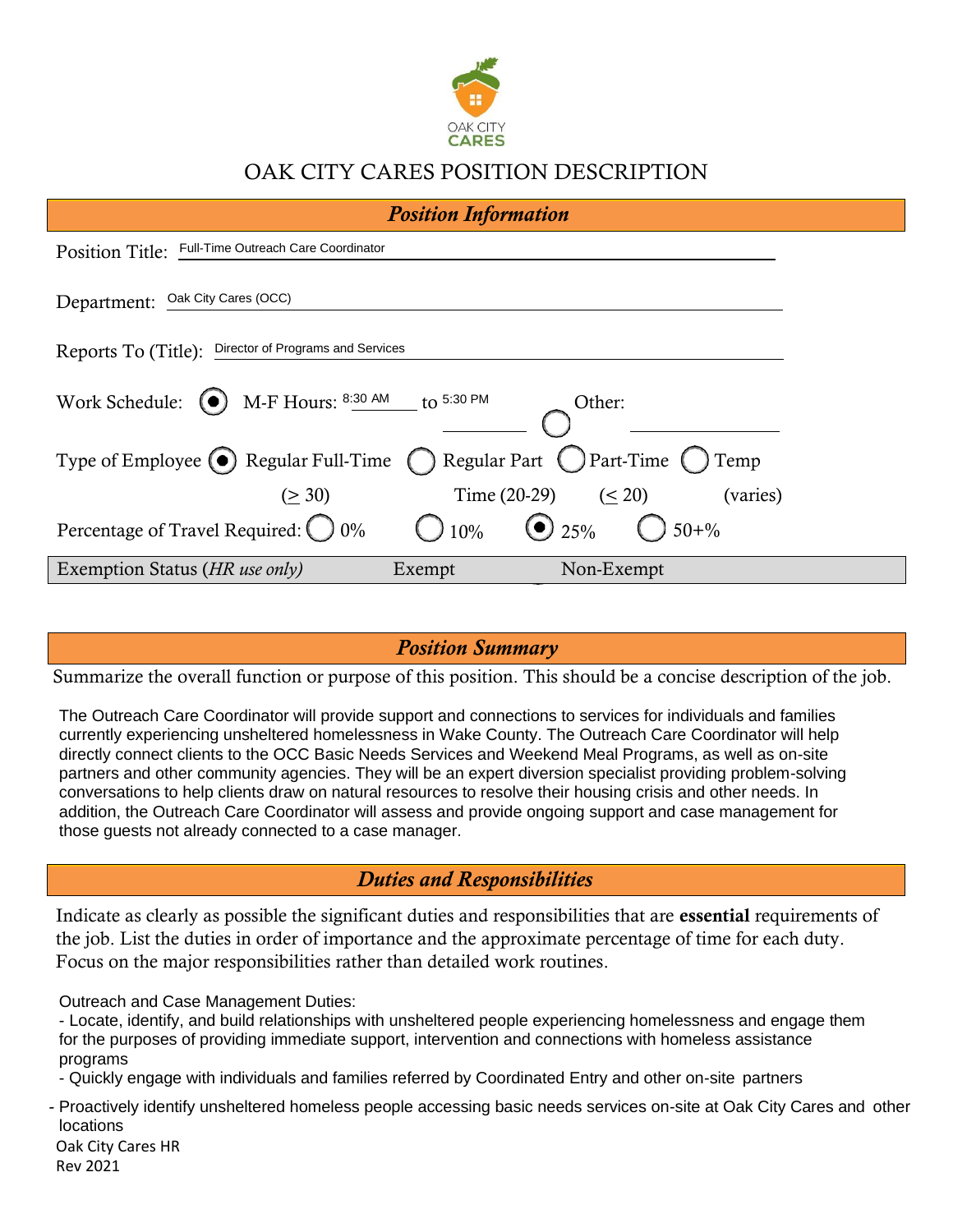#### *Duties and Responsibilities continued from page 1*

Outreach and Case Management Duties: (cont.):

- Proactively identify those who are unsheltered in our community through coordination with other street outreach teams in responding to hot spots - Following recommended best practices and established processes for enrollment of guests in outreach programming, data entry into HMIS, and

tracking of demographics and outcomes for participants within the HMIS system -Customize and tailor services and case management to the specific needs of each participant, jointly designing a plan for services that is respectful of and responsive to the beliefs and practices, sexual orientations, disability statuses, age, gender identities, cultural preferences, and linguistic

needs of all individuals Coordinate with other outreach providers to ensure that our efforts are geographically, culturally, ethnically, and linguistically diverse, in order to ensure an equitable response to participants' needs

 $50\%$ 

Assessment Duties:

- Receive referrals from on-site service providers, walk-ins and other collaborative partners
- Conduct standardized screening and assessments for individuals and families who are unsheltered
- Assess client needs and connect client with service and assistance options and provide a direct connection to service providers both on and off-site
- Provide diversion and problem-solving conversations to help clients draw on natural resources to resolve their housing crisis

40%

Other Duties:

- Collaborate with on-site service providers on the care and follow-up of clients
- Enter client information and record of services into Homeless Management Information System (HMIS) in a timely manner

- Attend Oak City Cares staff meetings

- Participate in meetings with on-site partner agency staff
- Perform other tasks as assigned by the supervisor

 $10\%$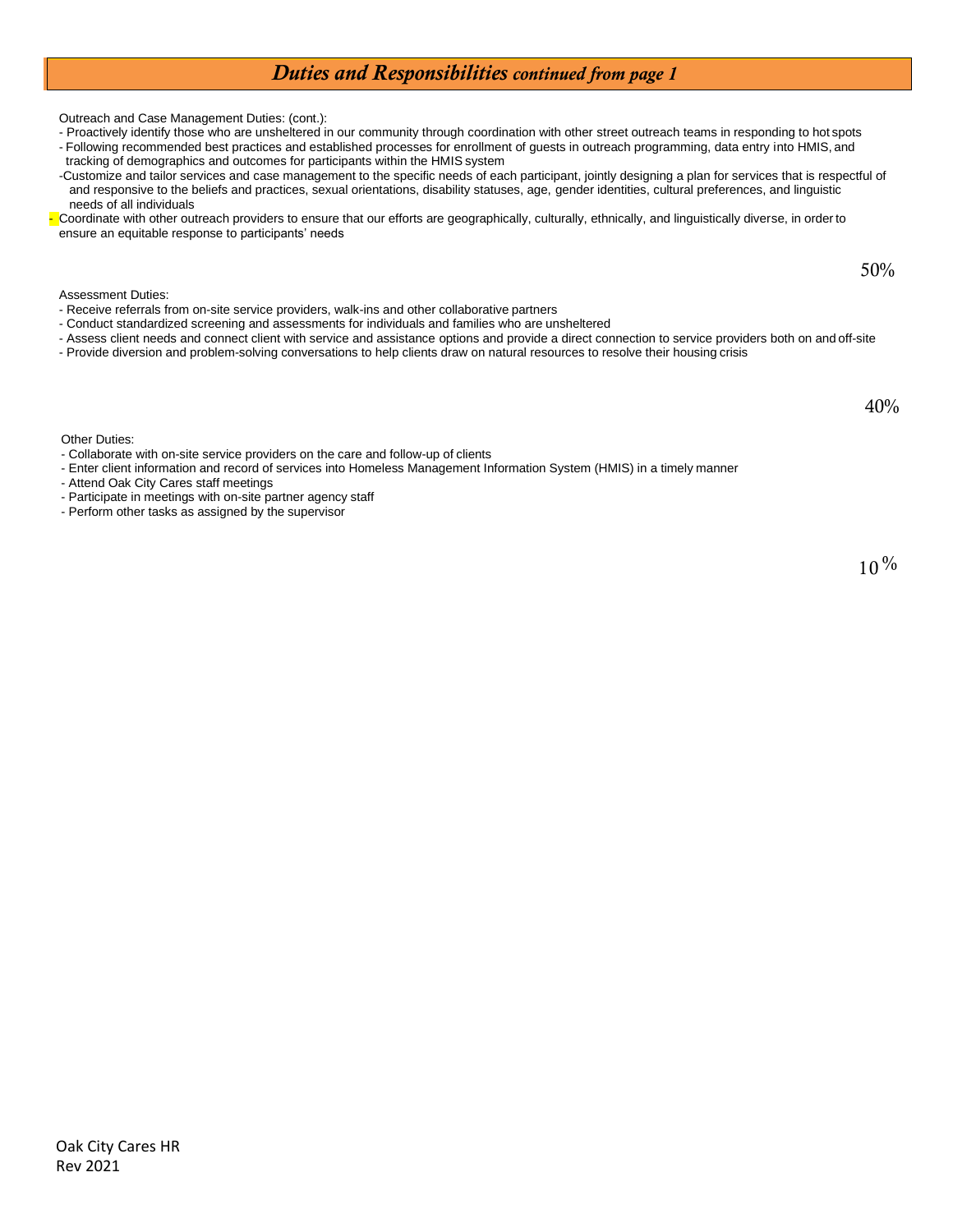| <b>Position Qualifications</b>                              |                                                                    |  |  |  |  |  |
|-------------------------------------------------------------|--------------------------------------------------------------------|--|--|--|--|--|
| Formal Education (minimal level REQUIRED for this position) |                                                                    |  |  |  |  |  |
| No minimum education level                                  |                                                                    |  |  |  |  |  |
| High School Diploma or GED                                  |                                                                    |  |  |  |  |  |
|                                                             | Associates or other 2-year degree including technical/trade school |  |  |  |  |  |
| Bachelor's degree                                           |                                                                    |  |  |  |  |  |
| Masters or Professional Degree                              |                                                                    |  |  |  |  |  |
| Doctorate                                                   |                                                                    |  |  |  |  |  |
| Degree in specific subject area:                            | Degree Type: Social Work or other human services-related field     |  |  |  |  |  |
|                                                             | Concentration:                                                     |  |  |  |  |  |
|                                                             | Work Experience (minimum experience REQUIRED for this position)    |  |  |  |  |  |
| Less than 1 year                                            |                                                                    |  |  |  |  |  |
| $\bullet$ 1-3 years                                         |                                                                    |  |  |  |  |  |
| 4-6 years                                                   |                                                                    |  |  |  |  |  |
| 7-9 years                                                   |                                                                    |  |  |  |  |  |
| $10+$ years                                                 |                                                                    |  |  |  |  |  |
| Years of specific work experience: Field:                   | Case Mgmnt/Homeless Services Years of Experience:<br>2             |  |  |  |  |  |

# **Qualifications**

- Ability to work with a wide variety of clientele, with a warm and welcoming attitude
- Ability to deliver services in a manner consistent with the agency's values of human dignity for all and caring, compassionate guest-centered care.
- Ability to be flexible and work collaboratively in a fast-paced, and rapidly changing work environment while maintaining a sense
- of calm for guests and partners
- Extensive knowledge of housing and homelessness
- Strong de-escalation and mediation skills
- Knowledge of HUD guidelines and experience working with subsidized housing and programs such as Emergency Shelter,
- Section 8, Shelter Plus Care, Rapid Re-Housing, etc.,
- Current knowledge of best practice models, including Housing First, Coordinated Entry and Assessment, Mental Health
- Recovery, Harm Reduction, and Critical Time Intervention
- Authorized to work in the U.S.
- Valid NC Driver's License and a vehicle in working order for business use
- Knowledge of and commitment to Catholic social teachings and practices and the mission of Catholic Charities of the Diocese of Raleigh andOak City Cares